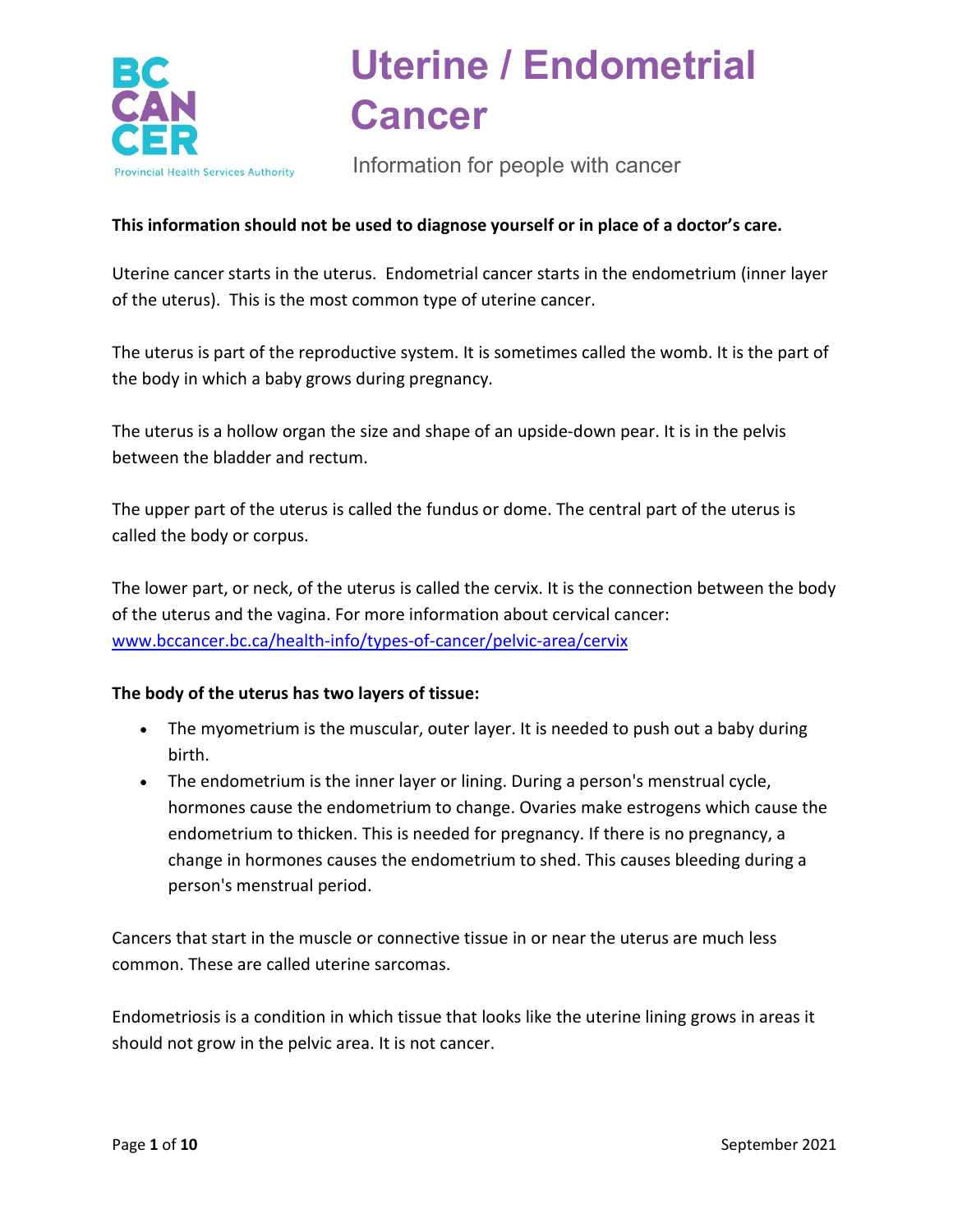

Information for people with cancer

# **Diagnosis and Staging**

## What are the signs and symptoms of uterine / endometrial cancer?

These are some of the symptoms of uterine / endometrial cancer:

- Unusual vaginal bleeding is the most common symptom, such as:
	- o Bleeding between periods.
	- o Bleeding with sexual intercourse.
	- o Heavy bleeding (more than is normal for you).
	- $\circ$  Irregular or heavy bleeding during menopause or any bleeding after menopause.
- Unusual vaginal discharge.
- Difficult or painful urination (peeing).
- Pain in the abdomen or pelvic area.
- Back pain.

Investigating early symptoms usually leads to an early diagnosis and successful treatment.

If you have any signs or symptoms that you are worried about, please talk to your family doctor or nurse practitioner.

### How is uterine / endometrial cancer diagnosed?

Tests that may help diagnose uterine or endometrial cancer include:

• **Physical exam:** a doctor or nurse practitioner will do a pelvic or rectal exam. This involves them putting their fingers inside your vagina or rectum (bum). They may also feel your abdomen and groin to look for fluid build-up or swollen lymph nodes.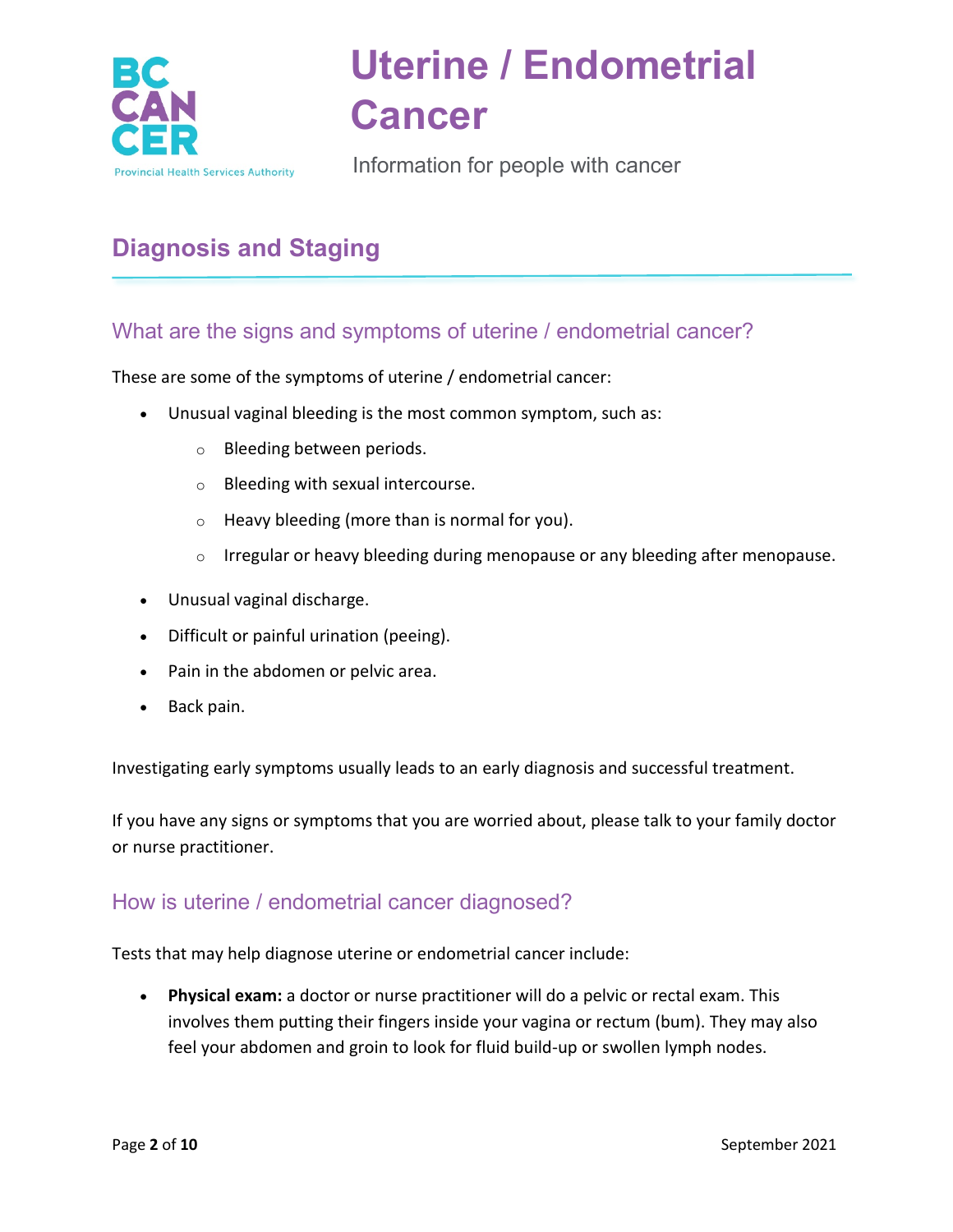

Information for people with cancer

- **Biopsy**: a small amount of tissue is removed from the endometrium. A specialist (pathologist) will examine the tissue to check for cancer.
- **D and C (dilation and curettage)**: the opening of your cervix is made larger (dilated) and a special instrument removes tissue samples from your endometrium. This is done in an operating room. You may have general anesthesia (put under) or sedation (medication that helps you relax and may make your sleepy). You may also have local anesthesia which will numb the area for the procedure. This may be done if the sample from an endometrial biopsy was too small or the biopsy results were unclear.
- If your doctor suspects you have cancer, a surgeon may do a hysterectomy (remove your uterus). A surgeon may also remove your ovaries, fallopian tubes and lymph nodes near your uterus to check if the cancer has spread.
- **Imaging:** x-rays or ultrasound to see the tumour and if it has spread to other tissues.
- **Blood tests:** to check if cancer has spread to the liver of kidneys.

For more information on tests used to diagnose cancer, see our Recommended Websites Screening and Diagnosis section: [bccancer.bc.ca/our-services/services/library/recommended](http://www.bccancer.bc.ca/our-services/services/library/recommended-websites/screening-and-diagnosis-websites)[websites/screening-and-diagnosis-websites](http://www.bccancer.bc.ca/our-services/services/library/recommended-websites/screening-and-diagnosis-websites)

## What are the types of uterine / endometrial cancer?

### **Endometrial cancer**

- **Endometrial carcinoma:** Most common. About 70-80% (70-80 out of 100) of endometrial cancers. Usually only in the uterus and has not spread. Cure rate is very high.
- **Serous, clear cell and mucinous cancers:** Rare and more aggressive.

### **Uterine Sarcomas**

• These are rare types of uterine cancer. They can grow fast and spread.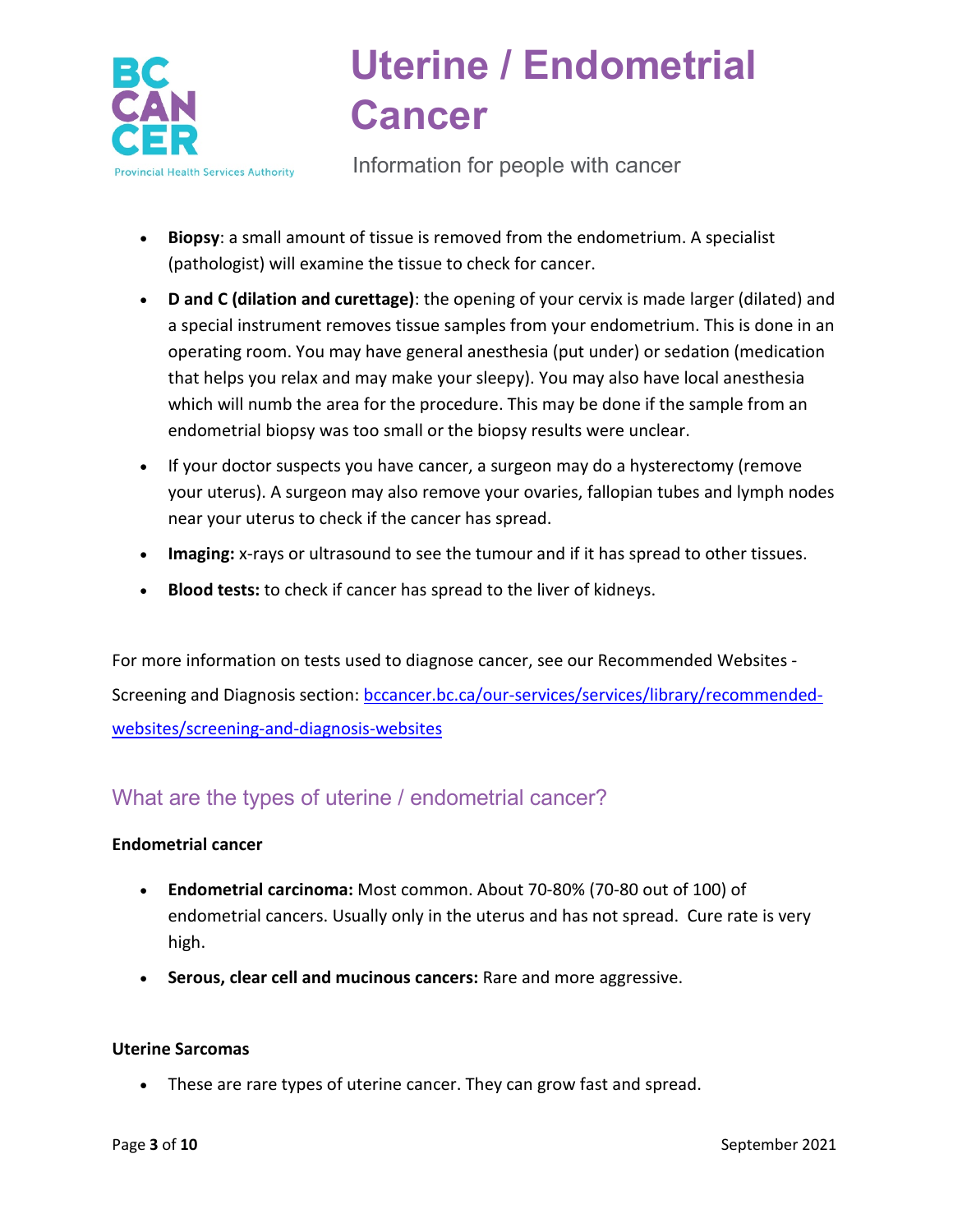

Information for people with cancer

## What are the stages of uterine / endometrial cancer?

Staging describes the cancer. Staging is based on how much cancer is in the body, where it was first diagnosed, if the cancer has spread and where it has spread to.

The stage of the cancer can help your health care team plan your treatment. It can also tell them how your cancer might respond to treatment and the chance that your cancer may come back (recur).

### **Endometrial carcinoma staging:**

- **Stage 1A:** Tumour is only in the endometrium or has grown less than halfway through the muscle layer of the uterus wall (myometrium).
- **Stage 1B:** Tumour has grown halfway or more than halfway into the myometrium.
- **Stage 2:** Tumour has grown into the cervix.
- **Stage 3A:** Tumour has grown into the outer surface of the uterus (uterine serosa) or has grown into the fallopian tubes, ovaries or their supporting ligaments.
- **Stage 3B:** Tumour has grown into or spread to the vagina or tissues next to the cervix and uterus (called the parametria).
- **Stage 3C:** Cancer has spread to the lymph nodes in the pelvis (pelvic lymph nodes) or to the lymph nodes around the aorta (para-aortic lymph nodes)
- **Stage 4A:** Tumour has grown into the lining of the bladder or intestines.
- **Stage 4B:** Cancer has spread to other parts of the body such as the lungs, liver or bone. This is called distant metastases or metastatic cancer.

### **Uterine sarcoma staging**

- **Stage 1A:** Tumour is only in the uterus. Tumour is not larger than 5 cm (2 inches).
- **Stage 1B:** Tumour is only in the uterus. Tumour is larger than 5 cm (2 inches).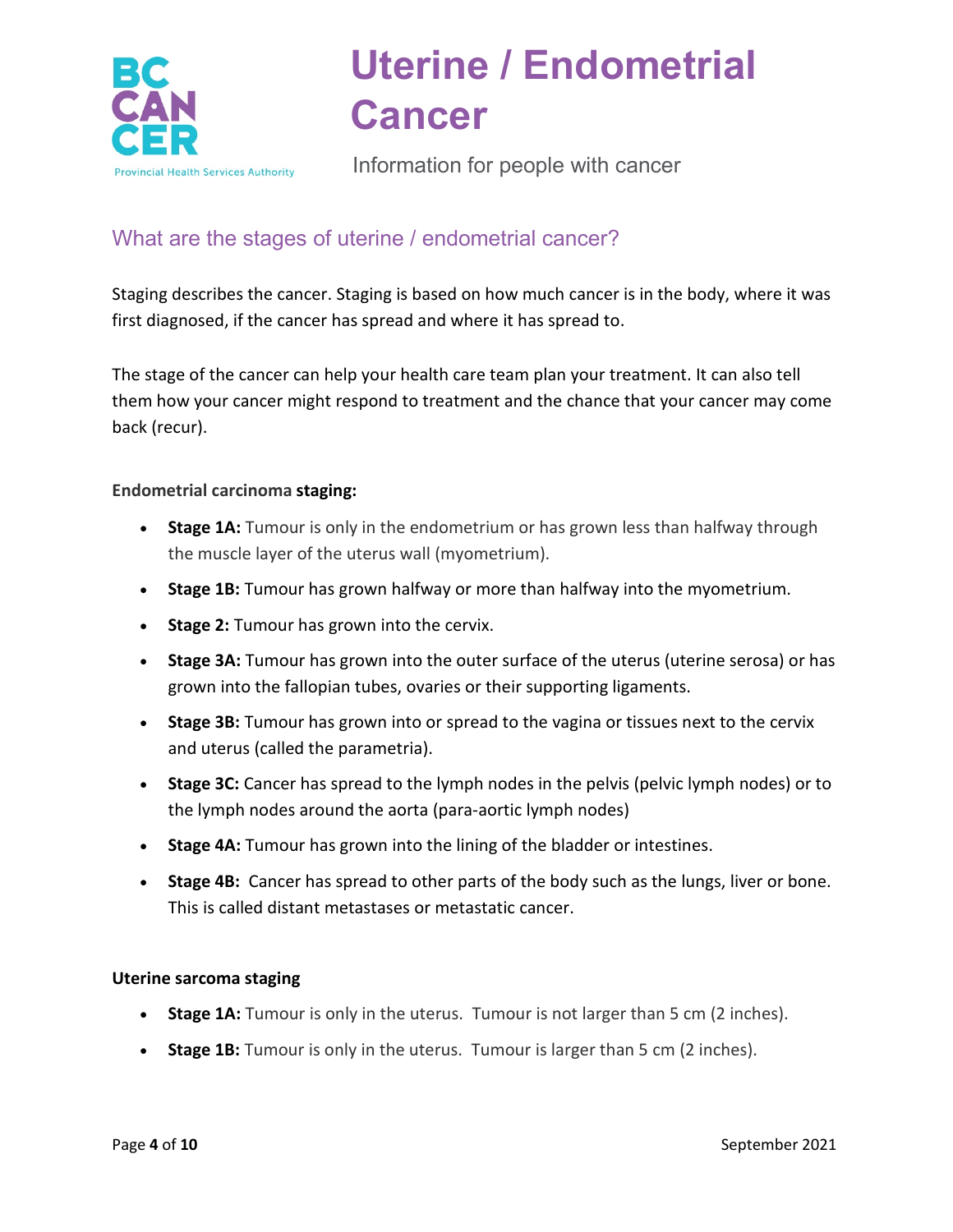

Information for people with cancer

- **Stage 2A:** Tumour has grown into the fallopian tubes, ovaries or their supporting ligaments.
- **Stage 2B:** Tumour has grown into other tissues in the pelvis.
- **Stage 3A:** Tumour has grown into one part of the abdomen.
- **Stage 3B:** Tumour has grown into 2 or more parts of the abdomen.
- **Stage 3C:** Cancer has spread to the lymph nodes in the pelvis (pelvic lymph nodes) or to the lymph nodes around the aorta (para-aortic lymph nodes)
- **Stage 4A:** Tumour has grown into the lining of the bladder or rectum.
- **Stage 4B:** Cancer has spread to other parts of the body such as the lungs, liver or bone. This is called distant metastases or metastatic cancer.

For more information on staging, see our About Cancer page:

[bccancer.bc.ca/health-info/types-of-cancer/about-cancer](http://www.bccancer.bc.ca/health-info/types-of-cancer/about-cancer)

## What are the grades of uterine / endometrial cancer?

The grade of the cancer describes how different the cancer cells look from normal cells and how fast the cancer cells are growing. A pathologist will give the cancer a grade after looking at the cells under a microscope.

Uterine and endometrial cancer can be grade 1, 2 or 3. The lower the number, the lower the grade.

**Low grade:** cells are abnormal but look a lot like normal cells. Low grade cancers usually grow slowly and are less likely to spread.

**High grade:** cells are abnormal and do not look like normal cells. High grade cancers usually grow more quickly and are more likely to spread.

The grade of the cancer can help your health care team plan your treatment.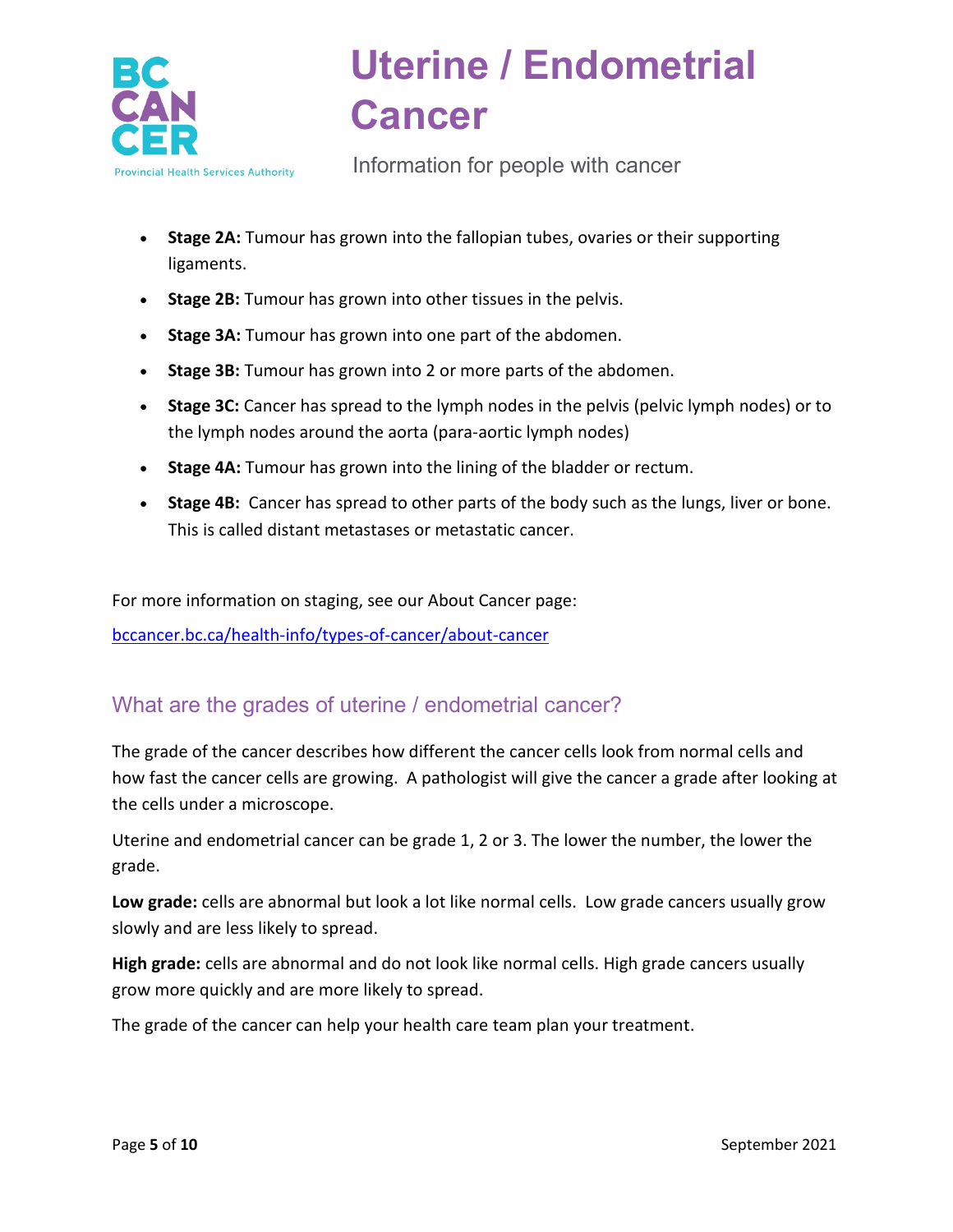

Information for people with cancer

## **Treatment**

## What is the treatment for uterine / endometrial cancer?

Cancer treatment may be different for each person. It depends on your particular cancer. Your treatment may be different from what is listed here.

### **Surgery**

- **Total abdominal hysterectomy:** surgeon removes uterus and cervix. For stage 1 cancers, this may cure the cancer.
- **Bilateral salpingo oophorectomy (BSO):** surgeon removes uterus, cervix, ovaries and fallopian tubes.

**Radiation therapy** (high energy x-rays that kill or shrink cancer cells)

- Can be used before surgery to shrink tumours and make them more suitable for surgery.
- Can be used after surgery to try to lower the risk of recurrence (cancer coming back) in people with very advanced tumours.
- For uterus cancers, radiation might be given using an external beam (from a machine outside of your body) or internally with brachytherapy (radioactive seeds that are put inside your body, in and around the tumour).
- For more information about radiation therapy go to:

[bccancer.bc.ca/our-services/treatments/radiation-therapy](http://www.bccancer.bc.ca/our-services/treatments/radiation-therapy)

### **Systemic therapy**

- Recommended for some types, stages and grades of cancer.
- For more information about systemic therapy go to: [bccancer.bc.ca/our-services/treatments/systemic-therapy-\(chemotherapy\)](http://www.bccancer.bc.ca/our-services/treatments/systemic-therapy-(chemotherapy))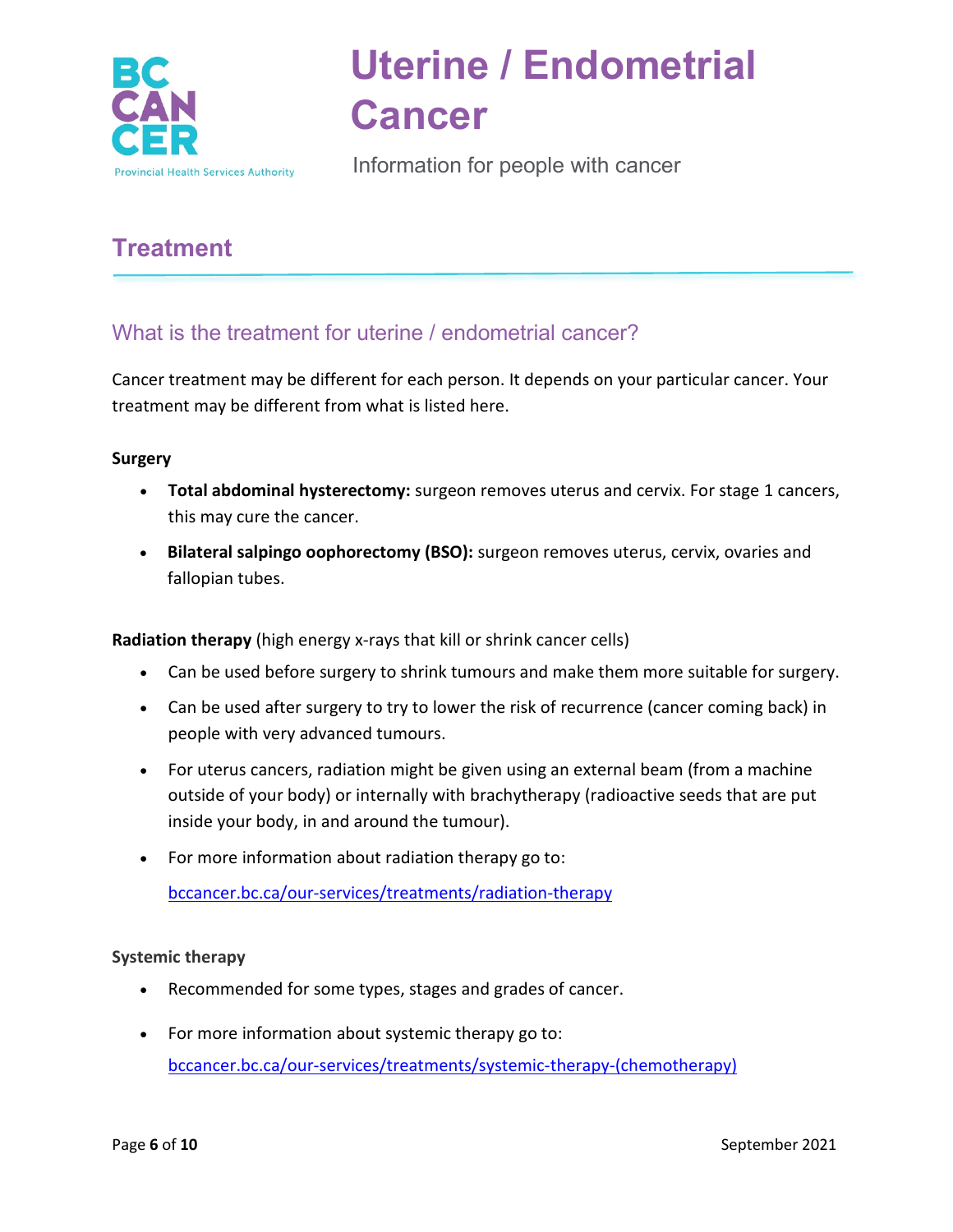

Information for people with cancer

### **Hormone Therapy**

- May be used if surgery is not an option.
- May be used in advanced or recurrent cancer.

### What is the follow-up after treatment?

- Follow-up testing and appointments are based on your type of cancer.
- Please talk to your health care team about what follow-up you need.
- Guidelines for follow-up after treatment are on our website:
	- o Endometrium: [www.bccancer.bc.ca/health-professionals/clinical](http://www.bccancer.bc.ca/health-professionals/clinical-resources/cancer-management-manual/gynecology/uterine-cervix#Follow-up-Uterine-Cervix)[resources/cancer-management-manual/gynecology/uterine-cervix#Follow-up-](http://www.bccancer.bc.ca/health-professionals/clinical-resources/cancer-management-manual/gynecology/uterine-cervix#Follow-up-Uterine-Cervix)[Uterine-Cervix](http://www.bccancer.bc.ca/health-professionals/clinical-resources/cancer-management-manual/gynecology/uterine-cervix#Follow-up-Uterine-Cervix)
	- o Uterine Sarcoma[: www.bccancer.bc.ca/health-professionals/clinical](http://www.bccancer.bc.ca/health-professionals/clinical-resources/cancer-management-manual/gynecology/gynecological-sarcomas#Follow-up-Gynecological-Sarcomas)[resources/cancer-management-manual/gynecology/gynecological](http://www.bccancer.bc.ca/health-professionals/clinical-resources/cancer-management-manual/gynecology/gynecological-sarcomas#Follow-up-Gynecological-Sarcomas)[sarcomas#Follow-up-Gynecological-Sarcomas](http://www.bccancer.bc.ca/health-professionals/clinical-resources/cancer-management-manual/gynecology/gynecological-sarcomas#Follow-up-Gynecological-Sarcomas)
- These are guidelines written for your doctor, nurse practitioner or specialist. You can look at them to see what appointments and tests you might need after treatment.
- After treatment, you may return to the care of your family doctor or specialist for regular follow-up. If you do not have a family doctor, please talk to your BC Cancer health care team.
- The BC Cancer Life after Cancer page has information on issues that cancer survivors may face: [bccancer.bc.ca/lifeaftercancer](http://www.bccancer.bc.ca/lifeaftercancer)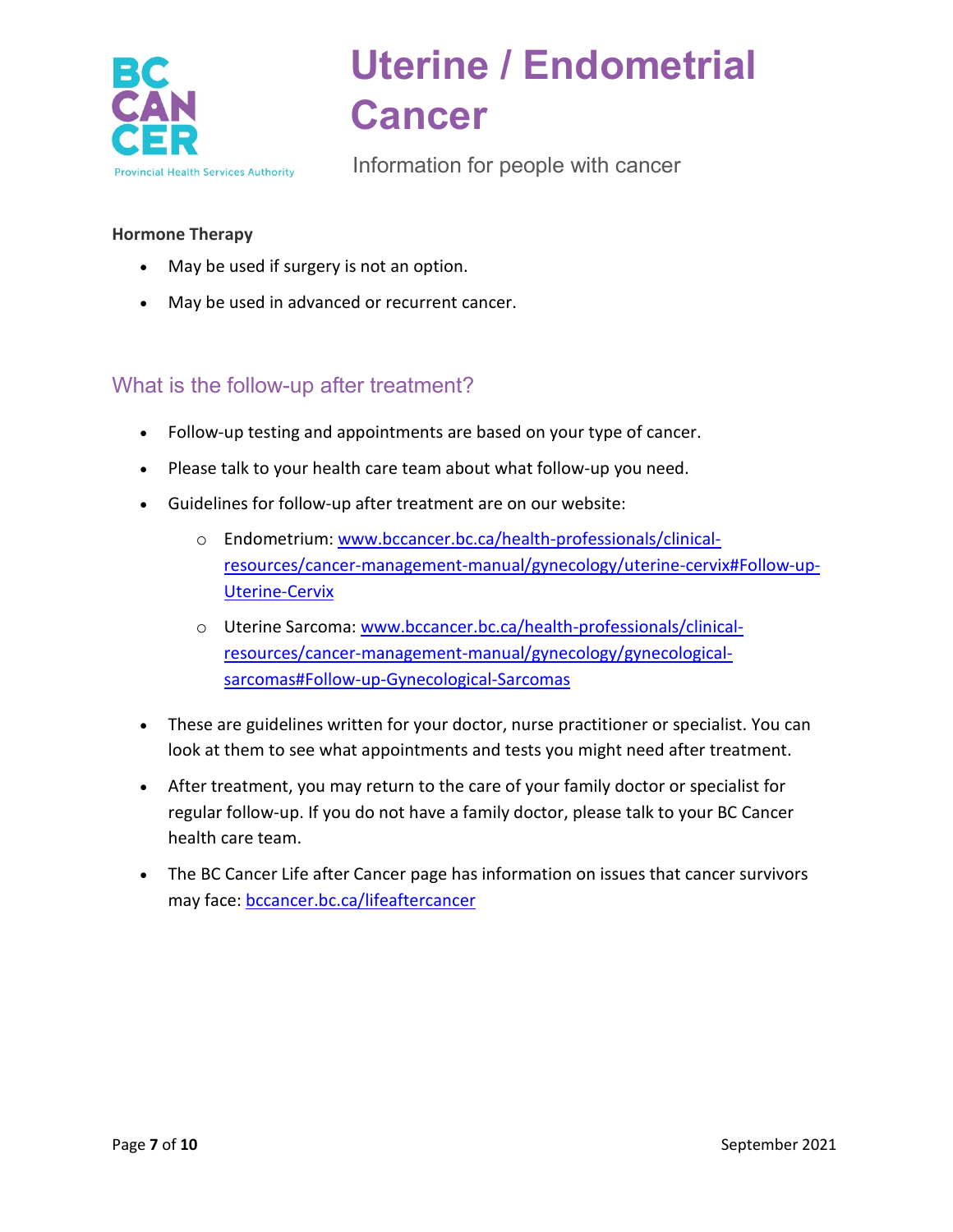

Information for people with cancer

## **More Information**

## What causes uterus / endometrial cancer and who gets it?

These are some of the risk factors for this cancer. Not all of these risk factors may cause this cancer, but they may help the cancer grow.

- A longer lifetime exposure to the hormone estrogen. Factors that increase your lifetime exposure to estrogen:
	- o Starting menstruation before age 12.
	- o Entering menopause after age 55.
	- o Never being pregnant.
	- o Having your first pregnancy after age 30.
	- o Using estrogen-only hormone replacement therapy after menopause.
- Having Hereditary Non-polyposis Colorectal Cancer (HNPCC) or Lynch Syndrome: [www.bccancer.bc.ca/our-services/services/hereditary-cancer](http://www.bccancer.bc.ca/our-services/services/hereditary-cancer)
- Being overweight or obese
- Being treated for cancer with Tamoxifen.
- Diabetes.
- Polycystic ovarian syndrome (PCOS).

### **Statistics**

**B.C.:** [www.bccancer.bc.ca/health-info/disease-system-statistics/statistics-by-cancer-type](http://www.bccancer.bc.ca/health-info/disease-system-statistics/statistics-by-cancer-type)

**Canada:** [www.cancer.ca/en/cancer-information/cancer-type/uterine/statistics/?region=bc](https://www.cancer.ca/en/cancer-information/cancer-type/uterine/statistics/?region=bc)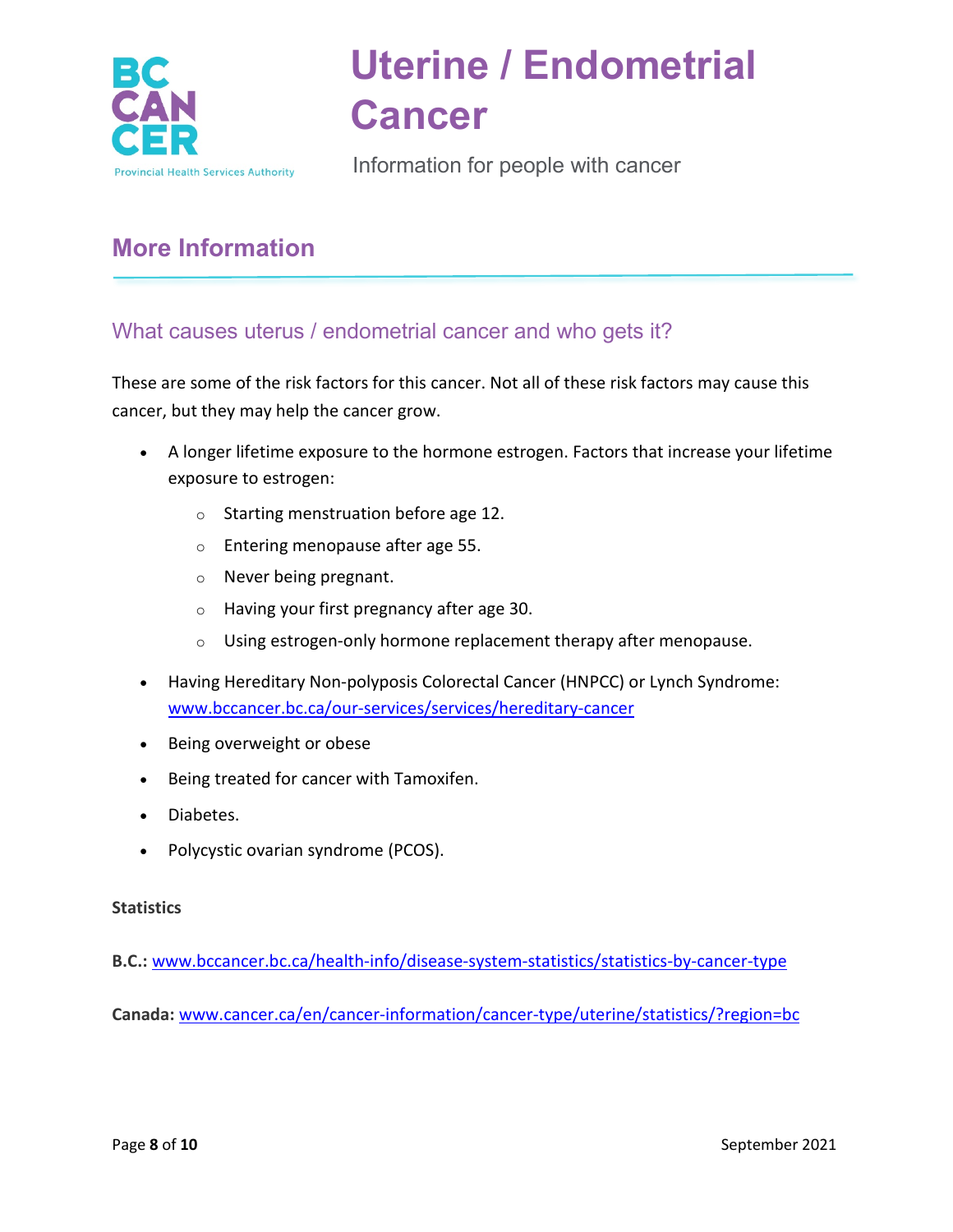

Information for people with cancer

**Note:** Available statistics do not have information about the inclusion of transgender and gender diverse participants. It is unknown how these statistics apply to transgender and gender diverse people. Patients are advised to speak with their primary care provider or specialists about their individual considerations and recommendations.

## Can I help prevent uterine / endometrial cancer?

Here are some things you can do to lower your risk of uterine / endometrial cancer:

- **Do not take estrogen alone.** Estrogen and progesterone therapy together can help prevent cancers of the uterus.
- **Taking birth control pills** lowers a person's chance of developing cancer of the uterus.
- **Healthy eating and regular physical activity.** Your risk rises if you are moderately to significantly overweight. Together, healthy eating and regular physical activity are the best way to maintain a healthy body weight.
	- o Follow Canada's Food Guide: [www.canada.ca/en/health](https://www.canada.ca/en/health-canada/services/canada-food-guides.html)[canada/services/canada-food-guides.html](https://www.canada.ca/en/health-canada/services/canada-food-guides.html)
	- o Visit the BC Cancer Food Choices and Cancer Prevention page: [www.bccancer.bc.ca/health-info/prevention/food-choices](http://www.bccancer.bc.ca/health-info/prevention/food-choices)
	- o Visit the BC Cancer Physical Activity and Cancer Prevention page: [www.bccancer.bc.ca/health-info/prevention/physical-activity](http://www.bccancer.bc.ca/health-info/prevention/physical-activity)

## Is there screening for uterine / endometrial cancer?

There is no screening program for this type of cancer.

Although a Pap test sometimes finds this type of cancer, it will miss many of them because the Pap smear scrape does not reach the body of the uterus. For more information on pap tests: [www.bccancer.bc.ca/screening/cervix](http://www.bccancer.bc.ca/screening/cervix)